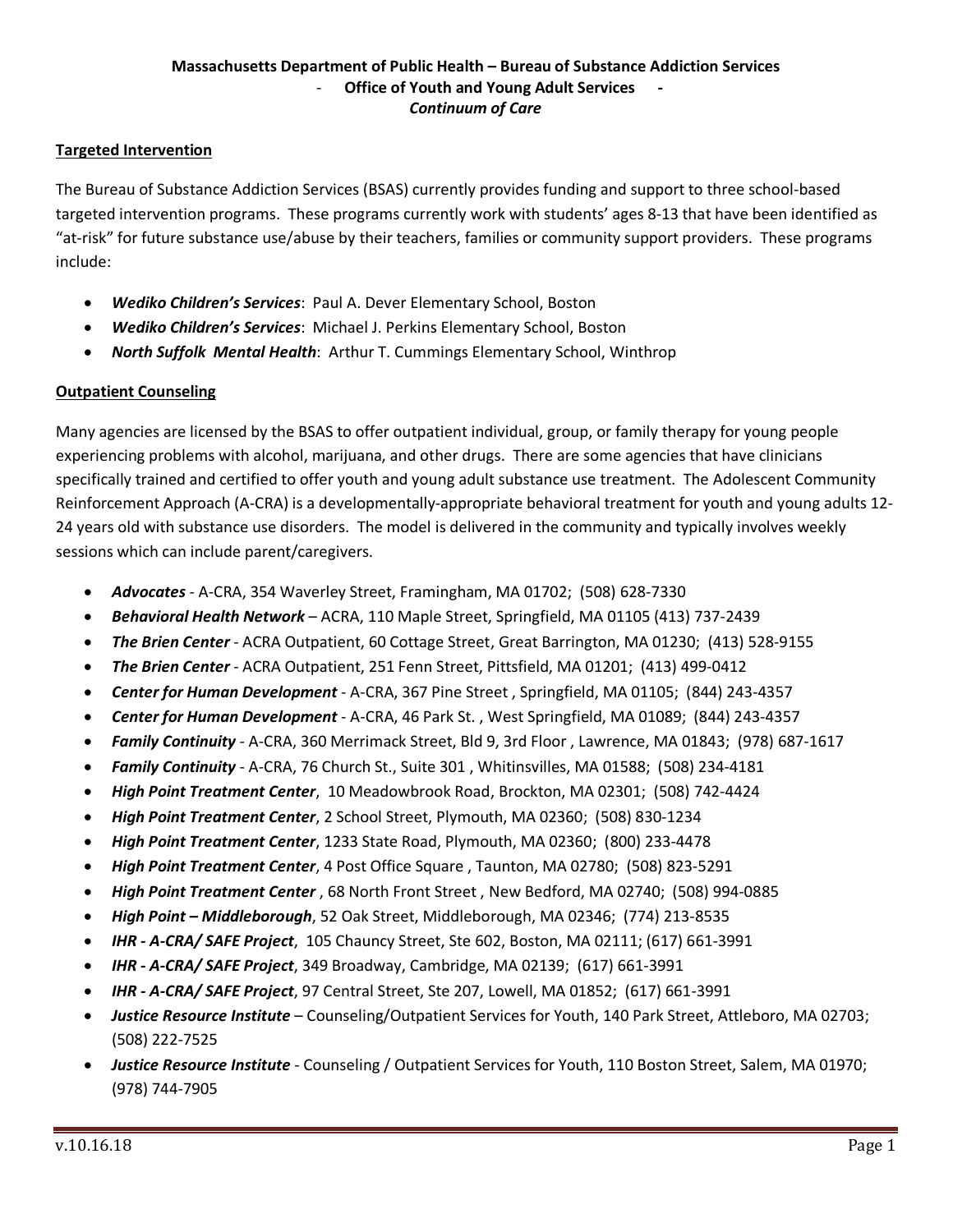- *Justice Resource Institute* Counseling / Outpatient Services for Youth, 3 Blackburn Center, Gloucester, MA 01930; (978) 283-7198
- *Lahey Health Behavioral Services* A-CRA, 800 Cummings Center, Suite 364-U, Beverly, MA 01915; (978) 867- 7137
- *Lahey Health Behavioral Services*  A-CRA, 26 Parkridge Road, Suite 2B, Haverhill, MA 01835; (978) 867-7137
- *Lahey Health Behavioral Services*  A-CRA, 12 Methuen Street, Lawrence, MA 01841; (978) 867-7137
- *MGH ARMS Program*, 55 Fruit Street, Boston, MA 02114; (617) 643-4699
- *North Suffolk Mental Health* A-CRA, 301 Broadway, Chelsea, MA 02150; (617) 388-1594
- *North Suffolk Mental Health* A-CRA, 14 Porter St. , East Boston, MA 02128; (617) 388-1594
- *North Suffolk Mental Health* A-CRA, 265 Beach Street, Revere, MA 02151: (617) 388-1594
- *Youth Opportunities Upheld Inc. (Y.O.U.)* Counseling / Outpatient Services, 81 Plantation Street, Worcester, MA 01604; (508) 849-5600

### **Youth Detoxification and Stabilization**

Short-term, co-ed residential programs that provide youth ages 13-20 with assessment, clinical treatment, supervision, and medical monitoring to help with detoxification and clinical stabilization. Staff make referrals to appropriate aftercare services, supports, and resources for young people and their families. The length of stay varies based on treatment needs.

- *Motivating Youth Recovery - MYR Unit,*, Worcester, MA 01610, (508) 860-1244 o (Ages: 13-17; Coed)
- *The CASTLE - Clean And Sober Teens Living Empowered*, Brockton, MA, (508) 638-6000 o (Ages: 16-20; Coed)

# **Youth Residential Treatment Programs**

Residential treatment for youth ages 13-20 experiencing health, emotional, family, and/or social problems due to their alcohol or other drug use and are not actively requiring withdrawal symptom management. This is intended for youth who have not been able to address their substance use problems in less intense levels of care. Services include assessment, comprehensive substance use treatment, psycho-education on a variety of topics relating to health and wellbeing, life skills enhancement, vocational/educational support, recovery support, parent/caregiver support, and aftercare planning. The length of stay varies based on treatment needs.

- *Goodwin House,* Chicopee, MA 01013, (413) 316-1642
	- o (Ages 13-17; Male)
- *Highland Grace House,* Worcester, MA 01602, (774) 420-2143
	- o (Ages 13-17; Female)
- *Cushing House for Boys*, Boston, MA 02127, (617) 269-2933
	- o (Ages 16-20; Male)
- *Cushing House for Girls*, Boston, MA 02127, (617) 269-2933
	- o (Ages 16-20; Female)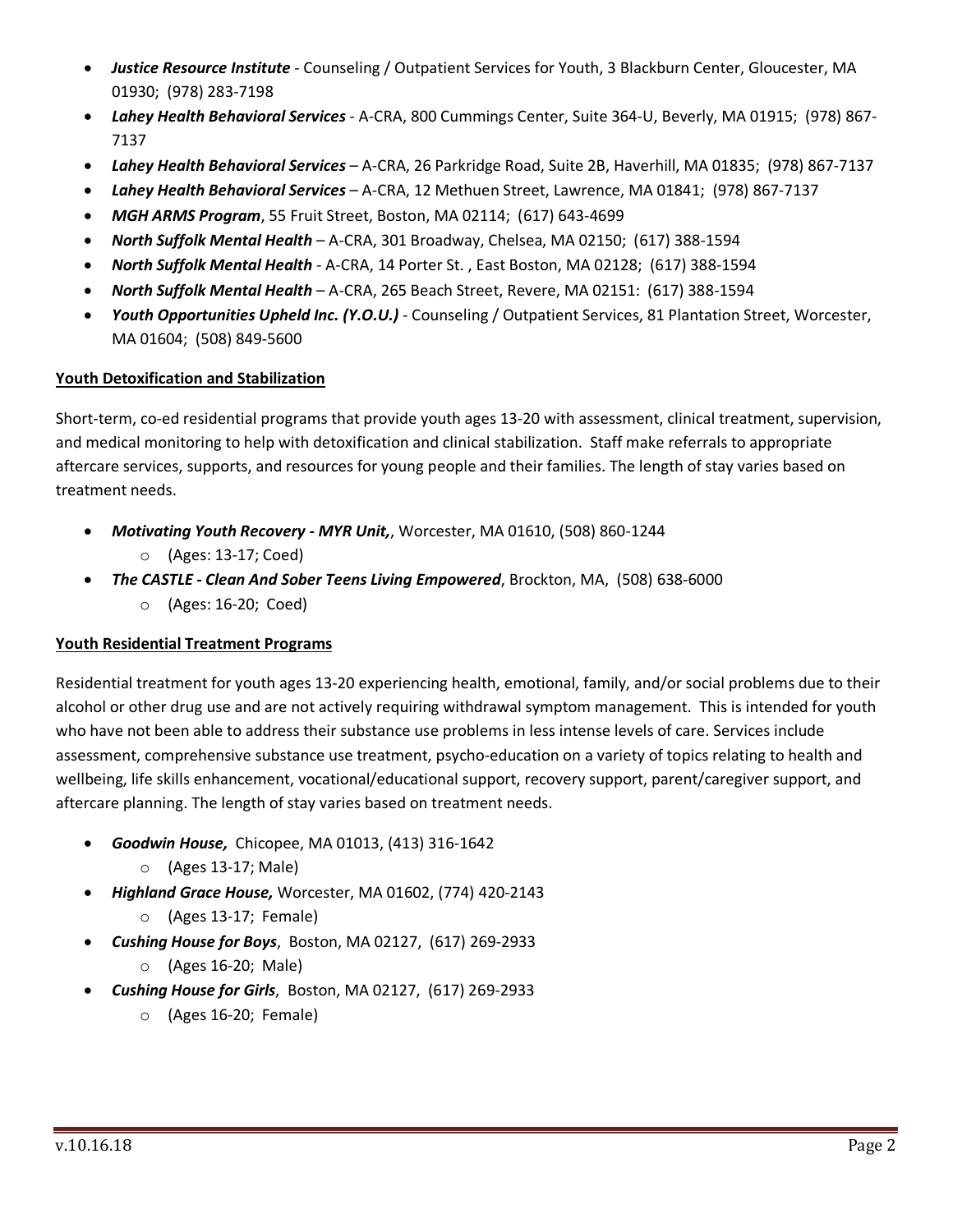# **Transition Age Youth & Young Adult Residential Treatment Programs**

Residential programs provide a structured environment for young people ages 18-25 in an alcohol and drug-free residential treatment setting. Services include assessment, comprehensive substance use treatment, mental health counseling referrals, case management and coordination, psycho-education on a variety of topics relating to health and wellbeing, life skills enhancement, vocational/educational support, recovery support, parent/caregiver support, and aftercare planning. Average length of stay depends on individual treatment and recovery goals.

- *Spectrum Young Adult Program*, Westborough, MA 01581, (508) 898-1570
	- o (Ages 18-25; Male)
- *Pegasus House*, Lawrence, MA 01841, (978) 687-4257
	- o (Ages 18-25; Female)
- *Cornerstone*, Ware, MA 01082, (413) 758-4050
	- o (Ages 18-25; Female)

# **Medication Assisted Treatment/ Withdrawal Management**

Substance Abuse and Mental Health Services Administration (SAMHSA) defines Medication-Assisted Treatment (MAT) as the use of medications in combination with counseling and behavioral therapies for the treatment of substance use disorders. Research shows that MAT is effective in successfully treating substance use disorders, and can help some people to sustain recovery. For more information on MAT for youth and young adults: American Academy of Pediatrics Policy Statement. Duration of treatment is determined by the prescribing medical professional and based on individual treatment goals. [*Appropriate for ages 16-25*]

- *BMC CATALYST Program*, 801 Massachusetts Ave 2nd Floor, Boston, MA 0211; (617) 414-6655
- *The Brien Center- Outpatient Counseling*, 124 American Legion Drive, North Adams, MA 01247; (413) 664-4541
- *The Brien Center for Mental Health & Substance Abuse Services*, 333 East Street, Pittsfield, MA 01201; (413) 499-0412
- *The Brien Center for Mental Health & Substance Abuse Services*, 60 Cottage St , Great Barrington, MA 01230; (413) 528-9155
- *Children's Hospital - Counseling / Outpatient Services for Youth*, 300 Longwood Avenue Children's Hospital Boston - Fegan 10, Boston, MA 02115; (617) 355-2727
- *Duffy Health Center*, 94 Main Street, Hyannis, MA 02601; (508) 771-9599
- *High Point Treatment Center*, 10 Meadowbrook Road, Brockton, MA 02301; (508) 742-4424
- *High Point Treatment Center*, 2 School Street, Plymouth, MA 02360; (508) 830-1234
- *High Point Treatment Center*, 1233 State Road, Plymouth, MA 02360; (800) 233-4478
- *High Point Treatment Center*, 4 Post Office Square , Taunton, MA 02780; (508) 823-5291
- *High Point Treatment Center* , 68 North Front Street , New Bedford, MA 02740; (508) 994-0885
- *High Point – Middleborough*, 52 Oak Street, Middleborough, MA 02346; (774) 213-8535
- *MGH ARMS Program*, 55 Fruit Street, Boston, MA 02114; (617) 643-4699